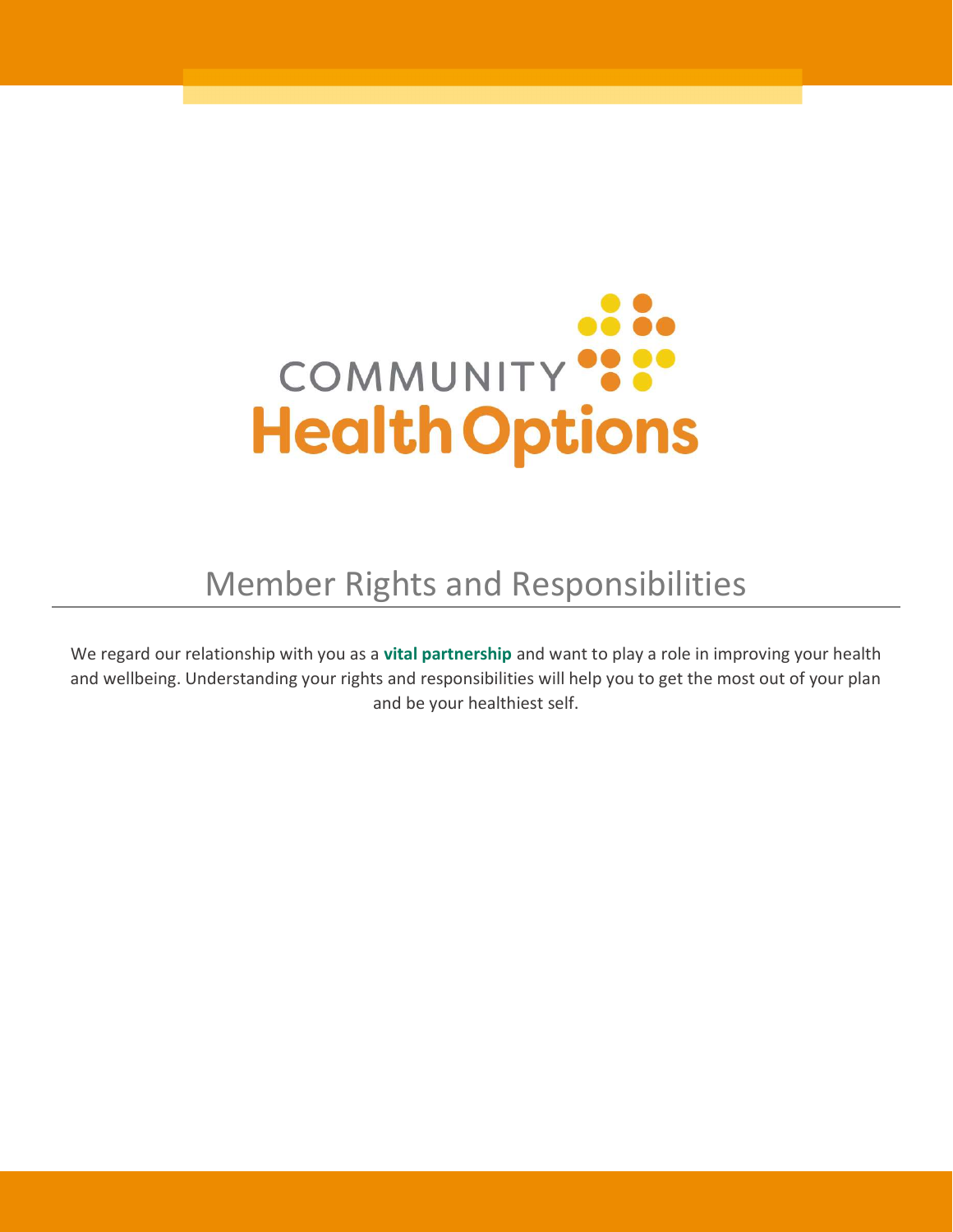

### Member Rights

- You have the right to information about:
- The Organization and our services,
- Our in-network providers and facilities.
- Benefits and services that are covered under or excluded from the Plan.

• You have a right to information about your Out‐of‐ Pocket Costs, and an explanation of your financial responsibility for services provided to you.

• You have a right to be treated with respect and recognition of your dignity and your right to privacy. We will follow applicable laws and our policies when we handle your information.

• You have a right to participate with your Providers in making decisions about your health care.

• You have a right to voice complaints or file Appeals with the Plan or the care provided, and to contact regulatory bodies about the Plan.

•You have a right to make recommendations regarding the Plan's Member Rights and Responsibilities policies.

• You have a right to receive appropriate assistance from Health Options in a prompt, courteous, and responsible manner.

• You have a right to be promptly informed of termination or changes in Benefits, services, or Network Providers.

• You have a right to receive an explanation of why a Benefit is denied; the opportunity to Appeal the denial decision; the right to a second level of Appeal with the Plan; and the right to contact the Maine Bureau of Insurance.

• You have a right to adequate access to Providers near your home or work within the Plan's service area.

- You have a right to receive detailed information about which services require Prior Approval and how to request Prior Approval.
- You have a right to have access to a current list of Plan Providers in the Plan's network.

• You have a right to a candid discussion of appropriate or medically necessary treatment options for their conditions regardless of cost or benefit coverage.

• You have a right to have a Member Representative help you follow your responsibilities and exercise your rights under the Plan.

 For more detailed information about our health plans or to review our Member Benefit Agreement and Schedule of Benefits, Provider Directory, Prescription Formulary, or Privacy Notice, please visit our website at HealthOptions.org. If you do not have access to computer or internet services, please call (855) 624-6463. A Member Services Associate will be happy to provide you with printed copies and answer any questions you may have.